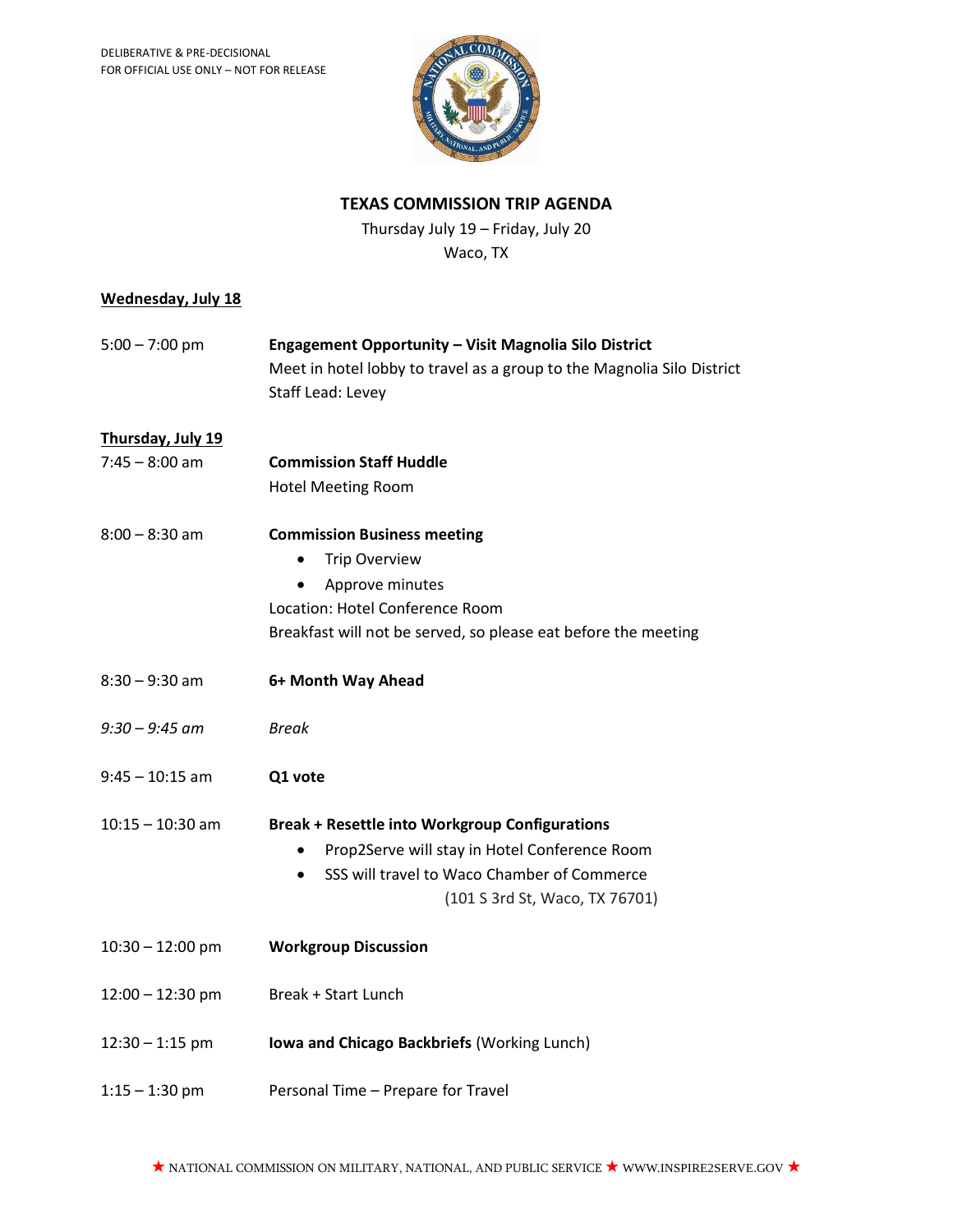| --Commission Splits-- |  |
|-----------------------|--|
|                       |  |

# **Group A**

(Barney, Kilgannon, Skelly, Wada)

| $1:30 - 2:30$ pm                        | Travel to Clifton (Pop. 3,392)                                                            |                                     |  |
|-----------------------------------------|-------------------------------------------------------------------------------------------|-------------------------------------|--|
| $2:30 - 3:30$ pm                        | <b>Small Town Engagement: Rural Faith Leaders</b>                                         |                                     |  |
|                                         | Staff Lead: Levey                                                                         |                                     |  |
|                                         | Lead Commissioner: Kilgannon                                                              | <b>Support Commissioner: Wada</b>   |  |
|                                         | Location: Clifton Public Library                                                          |                                     |  |
|                                         | 406 Liveoak St, Clifton, TX 76634                                                         |                                     |  |
| $3:30 - 4:00$ pm                        | Travel to Cranfills Gap (Pop. 281)                                                        |                                     |  |
| $4:00 - 4:45$ pm                        | <b>Small Town Engagement: The Experience of Rural Civil Servants</b><br>Staff Lead: Levey |                                     |  |
|                                         | Lead Commissioner: Barney                                                                 | <b>Support Commissioner: Skelly</b> |  |
|                                         | Location: Horny Toad Bar & Grill                                                          |                                     |  |
|                                         | 319 3rd St, Cranfills Gap, TX 76637                                                       |                                     |  |
|                                         |                                                                                           |                                     |  |
| $4:45 - 5:00$ pm                        | Travel                                                                                    |                                     |  |
| $5:00 - 6:00$ pm                        | <b>Small Town Engagement: The Experience of Rural Volunteers</b>                          |                                     |  |
|                                         | Staff Lead: Levey                                                                         |                                     |  |
|                                         | Lead Commissioner: Kilgannon                                                              | Support Commissioner: Wada          |  |
|                                         | Location: Cranfills Gap Voluntary Fire Department                                         |                                     |  |
|                                         | 901 TX-22, Cranfills Gap, TX                                                              |                                     |  |
| $6:30 - 8:00$ pm                        | <b>Small Town Engagement: Dinner &amp; Community Conversations</b>                        |                                     |  |
|                                         | Staff Lead: Levey                                                                         |                                     |  |
|                                         | Lead Commissioner: Wada                                                                   |                                     |  |
|                                         | Location: Horny Toad Bar & Grill                                                          |                                     |  |
|                                         | 319 3rd St, Cranfills Gap, TX 76637                                                       |                                     |  |
| $8:00 - 9:00$ pm                        | Return to Waco, TX                                                                        |                                     |  |
| <b>Group B</b>                          |                                                                                           |                                     |  |
| (Allard, Davidson, James, Heck, Khazei) |                                                                                           |                                     |  |
| $1:30 - 2:00$ pm                        | <b>Travel Time</b>                                                                        |                                     |  |
| $2:00 - 3:00$ pm                        | <b>Federal, State, and Local Civil Servants</b>                                           |                                     |  |
|                                         | <b>Staff Lead: McNichols</b>                                                              |                                     |  |
|                                         | Lead Commissioner: Davidson                                                               | <b>Support Facilitator: James</b>   |  |
|                                         | Location: Waco Chamber of Commerce, 101 S 3rd St, Waco, TX 76701                          |                                     |  |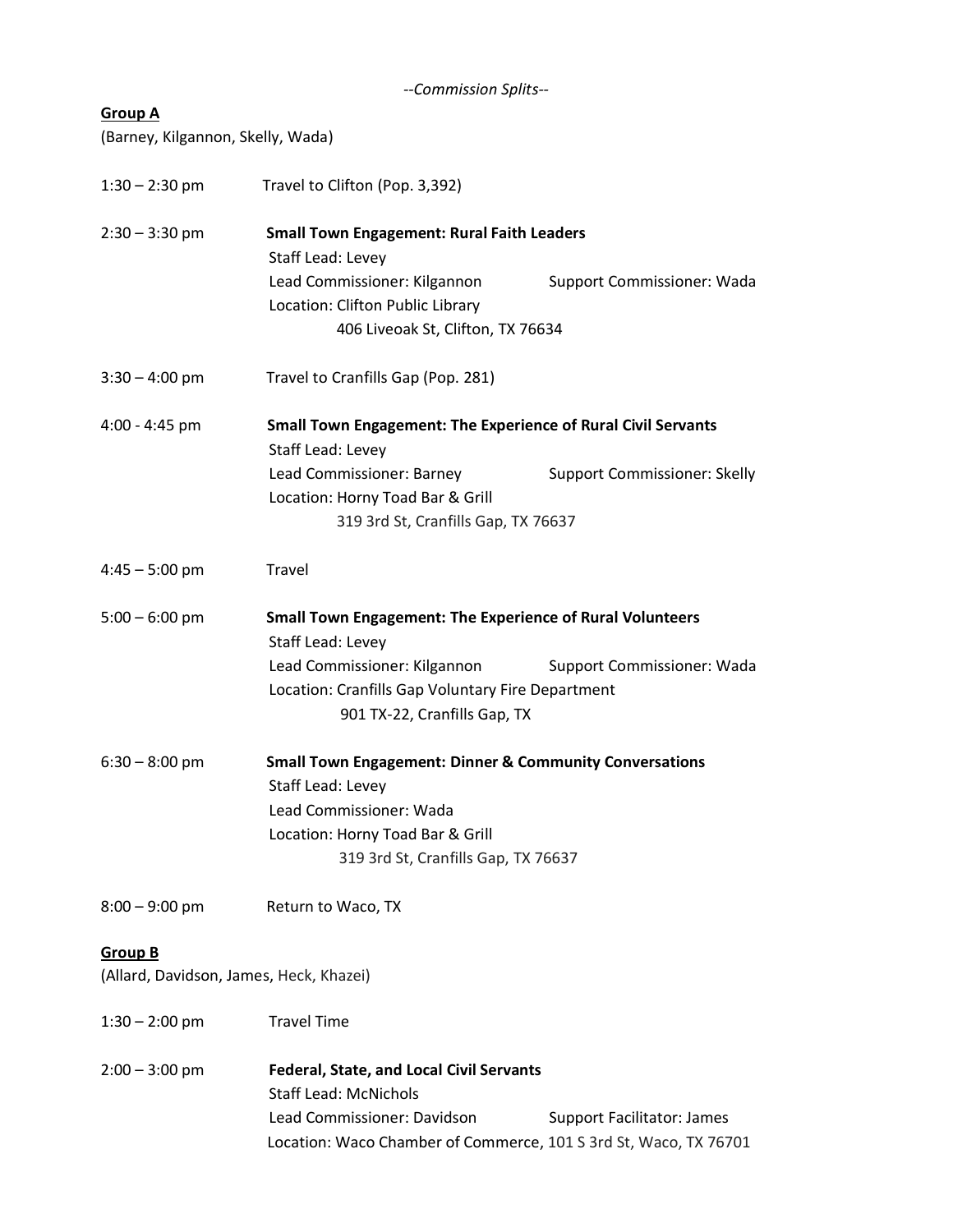| $3:00 - 3:30$ pm | <b>Break</b>                                                                                                                                                                                                                                                                            |
|------------------|-----------------------------------------------------------------------------------------------------------------------------------------------------------------------------------------------------------------------------------------------------------------------------------------|
| $3:30 - 4:30$ pm | Faith Leader & Faith Volunteer Engagement<br><b>Staff Lead: McNichols</b><br>Lead Commissioner: Allard<br>Support Commissioner: Khazei<br>Co-Facilitator: United Way of Waco-McLennan County<br>Location: Waco Chamber of Commerce, 101 S 3rd St, Waco, TX 76701<br>Note: Open to media |
| $4:30 - 5:00$ pm | Break/Travel                                                                                                                                                                                                                                                                            |
| $5:00 - 6:00$ pm | Dinner<br>Location: Downtown Waco<br><b>Staff Leads: Lekas and Collins</b>                                                                                                                                                                                                              |
| $6:00 - 6:30$ pm | <b>Public Meeting Briefing</b><br>Location: Dewey Community Center<br>925 N. 9th St., Waco, TX 76707<br>Staff Lead: McNichols and Rough<br>Commissions: Heck, Davidson, Allard                                                                                                          |
| $6:30 - 8:00$ pm | <b>Public Meeting</b><br>Staff Lead: McNichols and Rough<br>MC: Heck<br>Facilitator: Davidson<br><b>Support Facilitator: Allard</b><br>Location: Dewey Community Center<br>925 N. 9th St., Waco, TX 76707<br>Note: Open to media                                                        |
| $8:00 - 8:30$ pm | Overflow                                                                                                                                                                                                                                                                                |
| $8:30 - 8:45$ pm | <b>Travel to Hotel</b>                                                                                                                                                                                                                                                                  |
| Friday, July 20  | We will not be coming back to the hotel, so please check out and bring your luggage with you                                                                                                                                                                                            |
| $7:00 - 7:15$ am | <b>Commission Staff Huddle</b><br>Hotel Lobby                                                                                                                                                                                                                                           |
| $7:15 - 8:00$ am | <b>End Ways and Means Working Group</b><br>Location: Hotel Restaurant<br>A working breakfast meeting                                                                                                                                                                                    |
| $8:00 - 9:30$ am | Travel to Ft. Hood                                                                                                                                                                                                                                                                      |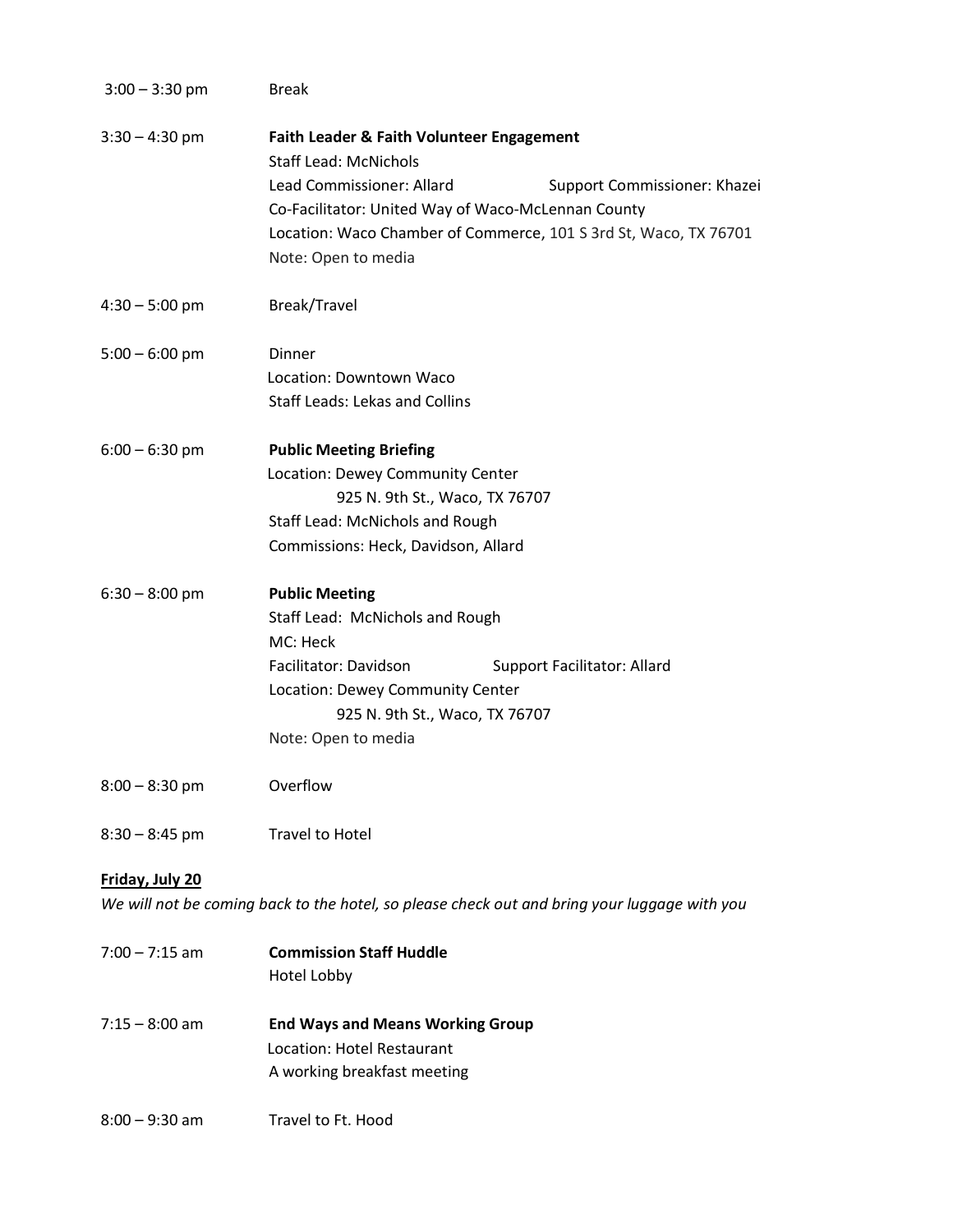| $9:30 - 10:00$ am | <b>Hotwash &amp; Day One Report Out</b> |
|-------------------|-----------------------------------------|
|                   | Location: Ft. Hood                      |
|                   | <b>Exact Location TBD</b>               |

10:00 – 11:00 am **Executive Session** Location: Ft. Hood Exact Location TBD

11:00 – 12:00 pm **Experience of Active Duty Military Non-Commissioned Officers** Staff Lead: McNichols Lead Commissioner: Barney Support Commissioner: Davidson Location: Ft. Hood Exact Location TBD

*--Commissioners Split--*

#### **Group C**

(Allard, Barney, Davidson, Wada)

| $12:00 - 12:30$ pm | Lunch<br>Location: Base Commissary - food to go                                                                                                                                                                                                                       |                                     |
|--------------------|-----------------------------------------------------------------------------------------------------------------------------------------------------------------------------------------------------------------------------------------------------------------------|-------------------------------------|
| $12:30 - 1:00$ pm  | Travel                                                                                                                                                                                                                                                                |                                     |
| $1:00 - 2:00$ pm   | <b>Experience of Active Duty Military Families</b><br>Location: Military Child Education Coalition Headquarters<br>909 Mountain Lion Circle, Harker heights, TX 76548                                                                                                 |                                     |
|                    | Note: Two concurrent sessions will be hosted at the MCEC headquarters. One<br>session will be 8-10 military children ages 16-20; Con-current session with 8-10<br>military spouses (spouses of active duty, national guard, and reserve<br>servicemembers all ranks). |                                     |
|                    | Military Children (Allard, Davidson)<br>Staff Lead: Levey<br>Lead Commissioner: Davidson                                                                                                                                                                              | <b>Support Commissioner: Allard</b> |
|                    | Military Spouses (Barney, Wada)<br><b>Staff Lead: Scott</b><br>Lead Commissioner: Wada                                                                                                                                                                                | <b>Support Commissioner: Barney</b> |
| $2:00 - 2:30$ pm   | Travel to Killeen Airport<br>8101 S Clear Creek Rd, Killeen, TX 76549                                                                                                                                                                                                 |                                     |